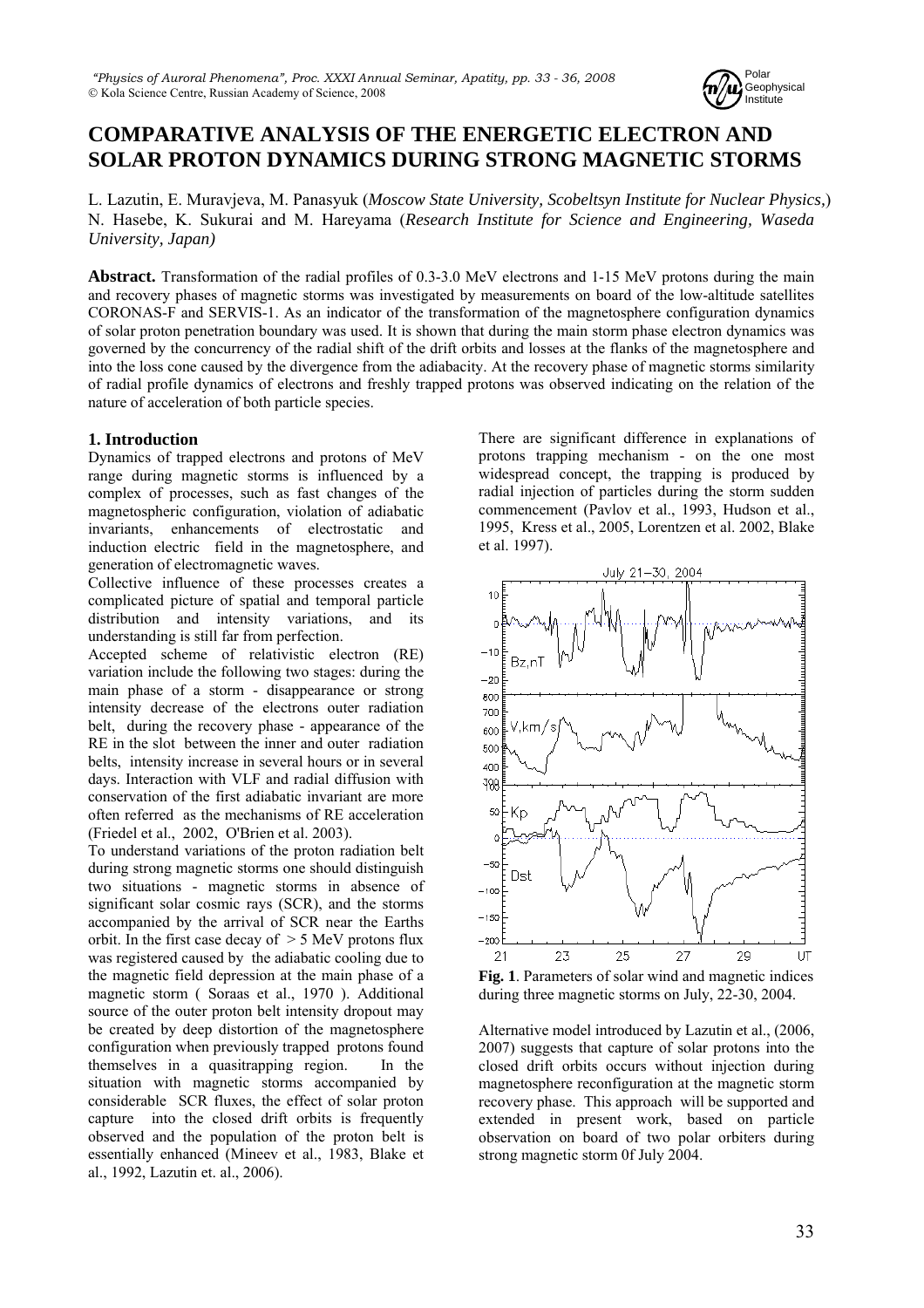We will compare transformation of the radial profiles of energetic electrons and protons and discus possible joint mechanisms of trapped particle auxiliary acceleration during the storm recovery phase.



protons into the magnetosphere and Dst an index of a ring current.

### **2. Observations**

Fig. 1 presents the basic solar wind characteristics and indexes of magnetic activity from July, 21 till July, 30, 2004. Not going into the details of the solar wind influence on the Earth's magnetosphere, we should note, that this influence has led to consecutive development of three magnetic storms with increasing power of the ring current (Dst -100, -150 and -200 nT). The main phases and some part of the recovery phases of all storms were accompanied by auroral activity and significant southern component of IMF. Since 21.07 SCR fluxes were measured near the Earth and have penetrated deeply into internal magnetosphere.

Measurements of energetic particles were made onboard two low-altitude satellites, CORONAS-F and SERVIS-1, both with a polar orbit at 500 and 1000 km altitudes accordingly. Channels with electrons energy of 0.3-6 MeV and 1-15 MeV protons will be used for the analysis.

During strong storms solar protons penetrate into the inner magnetosphere down to L~3 and even deeper and as was already mentioned above, can be trapped on the closed drift shells. The process of SCR capture has been found out on measurements onboard the CORONAS-F during magnetic storms 7.11 and 24.11, 2001 and 29-31.10.2003 (Lazutin et al., 2007 ). Initially the purpose of present research was to obtain the new data on development of trapping using measurements onboard two satellites during a magnetic storm with complicated temporal structure, but some new founding became achievable.

Trapping effect became possible if solar protons

penetration boundary (PB) approach  $L=3$ , or nearer to the Earth.

Indeed, during each of three storms main phase PB moved Earthward and back during recovery phases, approximately tracing ring current index Dst development (Fig. 2). PB position was determined in this case by the beginning of protons flux decrease

from a level of the polar cap in the nighttime radial profiles measured onboard CORONAS-F. The SERVIS-1 satellite because of its higher orbit was not so good for the PB determination, since at the certain distance SCR fluxes can merge with a flux of trapped particles of the proton belt. CORONAS-F at the most of longitudes registered only precipitating SCR protons, which pitch-angular distribution is always isotropic in a polar cap and in the quasitrapping region during strong magnetic storms. Therefore determination of PB by CORONAS-F data was reliable except the third storm interval when SCR flux was mixed with precipitation of trapped protons, which flux was already great enough for development of the ion-cyclotron instability.



**Fig. 3**. Radial structures of 1.2 MeV protons measured above the Brazilian magnetic anomaly onboard the SERVIS-1 satellite during evening flights.

Measurements of particles dynamics on two satellites with different altitude have allowed to reveal several new features, from which we shall consider here proton trapping and electrons and protons acceleration process.

Radial profiles of 1.2 MeV protons, measured every day from July, 21 till July, 30 are presented by the Fig. 3. All measurements were carried out above the South-Atlantic anomaly at the same time (20-22UT) in a Southern hemisphere. Let us consider radial structure features and changes step by step.

**21.07** - before the beginning of the storm, a typical structure with position of a maximum at  $L=3$  was registered.

**22.07** - after SC, before the beginning of the main phase of the first storm: the same radial structure, without visible effects of particle injection during SC.

**23.07** – at the recovery phase of the first storm, closerto the end. The structure with maximum at  $L=3$ is still seen, but the new maximum at  $L=3.8$  has appeared, in our opinion it was created by SCR protons which PB at the end of the main phase reached  $L=3.2$  (fig. 2).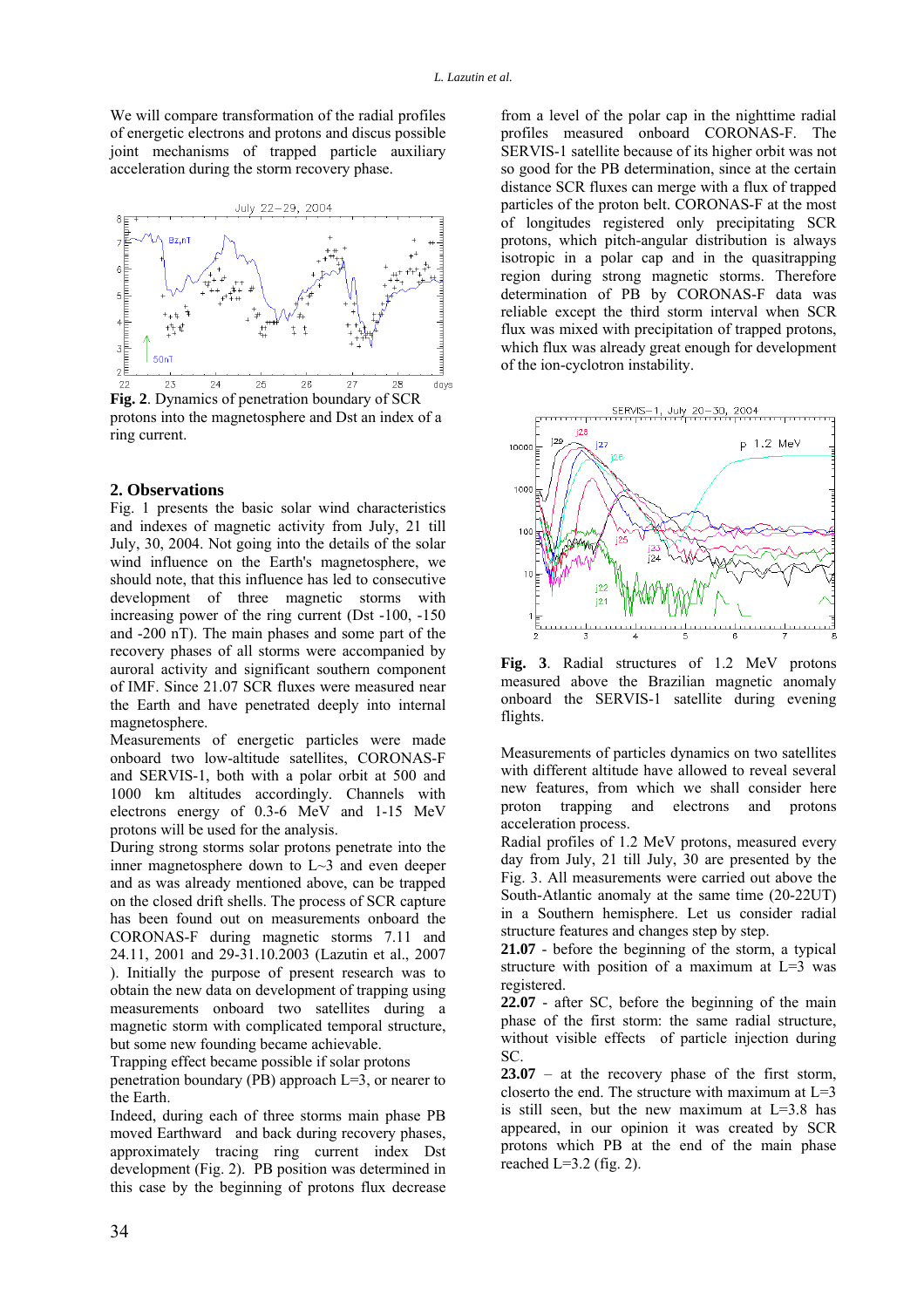**24.07** - before the beginning of the main phase of the second storm - the structure is similar to previous one.

**25.07** - at the beginning of the recovery phase of the second magnetic storm. The maximum of a trapped protons is shifted closer to the Earth, intensity in a maximum grows approximately twice. The place of the old maximum occurs behind PB, when SCR plateau with the polar cap intensity is observed. Movement of penetration boundary toward the Earth also moves area with isotropic pitch-angular distribution. To precipitate into the loss cone protons, which was trapped earlier even by moderate pitchangular diffusion at this L-shell takes first tens minutes, it can explain disappearance of a maximum at L=3.8.



**Fig. 4**. The same as Fig 3. for 1.7 MeV of electrons



**Fig. 5.** The same as Fig 3. for 1.5-3.0 MeV electrons, CORONAS-F

**26.07** - the end of the recovery phase of the second magnetic storm. Some agent during magnetic storm recovery increases intensity and shifts a maximum of already trapped protons closer to the Earth whereas the border of penetration is rolled away to  $L \sim 6$ , as one can see at this structure.

**27.07-30.07** - a recovery phase of the third, final magnetic storm. Sudden commencement of this storm also has not brought any noticeable effect which can be regarded as an indication on SC-injection. By the end of the main phase the SCR penetration boundary has not reached recently trapped protons location and during these four days we see only intensity increase and shift of the intensity maximum toward the Earth. Let's address now to a similar picture of 1.7 MeV electron radial profile dynamics (fig. 4). Surprising similarity of protons and electrons transformation is evident. Certainly, the initial profiles are different, for

electrons maximum is located at L=4, at the standard position the maximum of the outer electron radiation belt. Also electron belt can not be refreshed or replaced by external source, as an electron fluxes in SCR usually are too small as compared with radiation belt population, but consecutive radial movements of both profiles to the Earth are very similar.

On the CORONAS-F satellite at lower altitude proton profile picture is not so picturesque apparently because of smaller intensity, but electron ones shows, that belts' dynamics on both satellites is similar. As an example, CORONAS-F 1.5-3 MeV electron profiles are shown on Figure 5.

As a maximum on the radial profile counting rate is wide, and therefore maximum position is rather uncertain, we will follow an earthward motion of a point on the inner slope with tenfold intensity decrease. The resulting plots for different energies and species are shown on fig. 6. The main result of comparison is that speed of displacement is identical and does not depend on energy, particle species, and the satellite onboard which measurements were carried out.

If one assumes, that the displacement is result of the uninterrupted radial ЕхВ drift, it is easy to estimate the magnitude of the electric field. Taking average velocity 0.9 Re per 7 days we will have 0.02 mV/m. It is relatively small value, but possibly more realistic to suppose, that radial shift or diffusion is not continuous, but impulsive, for example driven by substorm associated induced electric fields. Such fields may be of the order of several mV/m (Hori et al., 2005 ) but in action during several minutes of the 100 min. substorm duration time.



**Fig. 6.** Shift of radial structures of energetic particles

#### **3. Discussion and conclusions**

Basic physics of the capture and dynamics of 1-15 MeV SCR protons during magnetic storms are the same, but specific features of the magnetic storms, especially of a multiple storms, result in various scenarios of capture, acceleration and destruction of SCR belts. Thus, in the series of extreme storms of 29-31.10.2003 trapping of SCR protons and alpha particles occurred both during the recovery phase of the first, and the second storms, but the main phase of the next storm shifted PB to the Earth and wiped the